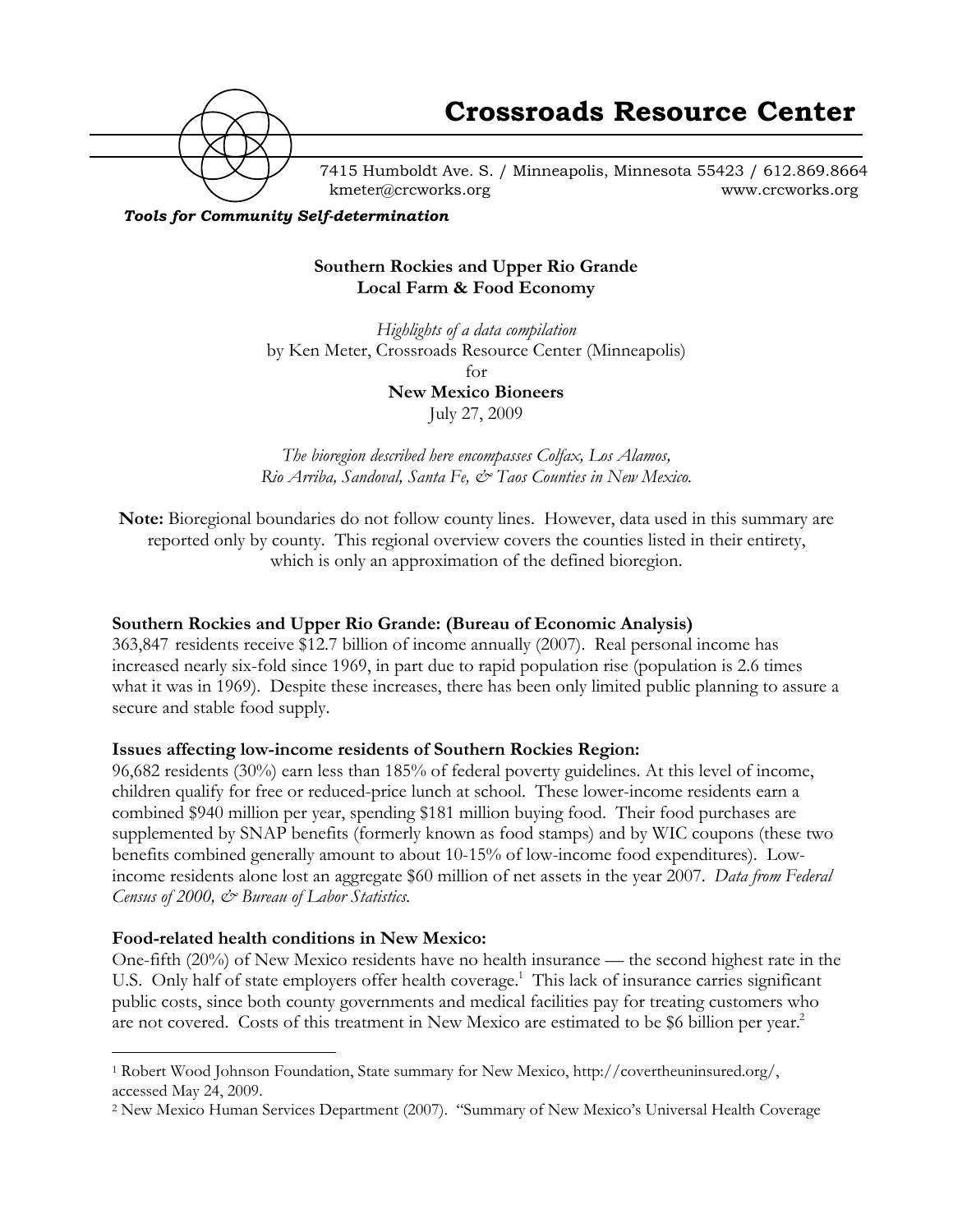Food has become a leading cause of death in the U.S, rivaling tobacco. A high-calorie diet, combined with a lack of exercise, accounts for one-fifth of the annual deaths in the U.S.<sup>3</sup> Six of the fifteen leading causes of death are related to poor diet and low physical activity.<sup>4</sup>

60% of New Mexico residents are overweight or obese, with one-third (34%) overweight and more than one-quarter (26%) obese. Nearly four of every five state residents (78%) eat fewer fruits and vegetables that nutritionists recommend (five servings per day), and 22% report they have no physical activity. 7.8% of state residents have been diagnosed with diabetes. *Source: Centers for Disease Control.*

### **The region's farms and ranches (Census of Agriculture, 2007)**

*Agriculture Census data for 2007 were released February 4, 2009. Note that the Census of Agriculture uses the word "farm" to include both ranches and farms.*

*Land:*

 $\overline{a}$ 

3,399 ranches and farms. This is a 34% increase over the 2,538 counted in 2002. The Southern Rockies region holds 16% of New Mexico ranches and farms. 368 (11%) of these are 1,000 acres or more. 1,999 (59%) of farms are less than 50 acres. The most prevalent farm size is 10-49 acres, with a total of 1,009 (30% of farms). Average size is 1,539 acres, 74% of New Mexico's average. Colfax County has the largest operations in the region, with 302 farms and ranches averaging 7,127 acres in size. The region has 5.2 million acres of land in farms and ranches. This amounts to 12% of the state's farmland. 176,002 acres (3.4%) of farmland is cropland. 36% of this was harvested in 2007. 2,282 (74%) farms have a total of 130,272 acres of irrigated land. 492 farms receive irrigation water from the Bureau of Reclamation. Average value of land and buildings per farm is \$672,748. This is 97% of the state average of \$696,000.

*Sales (Note that there may be discrepancies between Ag Census data and Bureau of Economic Analysis data, below):* \$74 million of crops and livestock sold (2007), 3% of state ag sales.

This is a 42% increase in sales over 2002 sales of \$52 million.

Total farm production expenses were \$88 million, for a net loss of \$14 million from farm production.

Reform Efforts." SCI/Academy Health Summer Workshop for State Officials, August 2. Viewed May 24, 2009, at www.statecoverage.org/files/2007\_SCI\_Summer\_Meeting\_Esquibel.ppt .

<sup>3</sup> McGinnis, J.M. & W.H. Foege (1993). "Actual causes of death in the United States." *JAMA* 270(18):2207- 12; and Mokdad, A.H, J.S. Marks, D.F. Stroup, & J.l. Gerberding (2000). "Actual causes of death in theUnited States." *JAMA* 291(10):1238-45 [with published corrections in *JAMA* (2005), 293(3), 293-294.]

<sup>4</sup> Heron M., D.L. Hoyert, J. Xu, C. Scott, & B. Tejada (2008). *Deaths: preliminary data for 2006.* National Vital Statistics Report 56:16. http://www.cdc.gov/

nchs/data/nvsr/nvsr56/nvsr56\_16.pdf.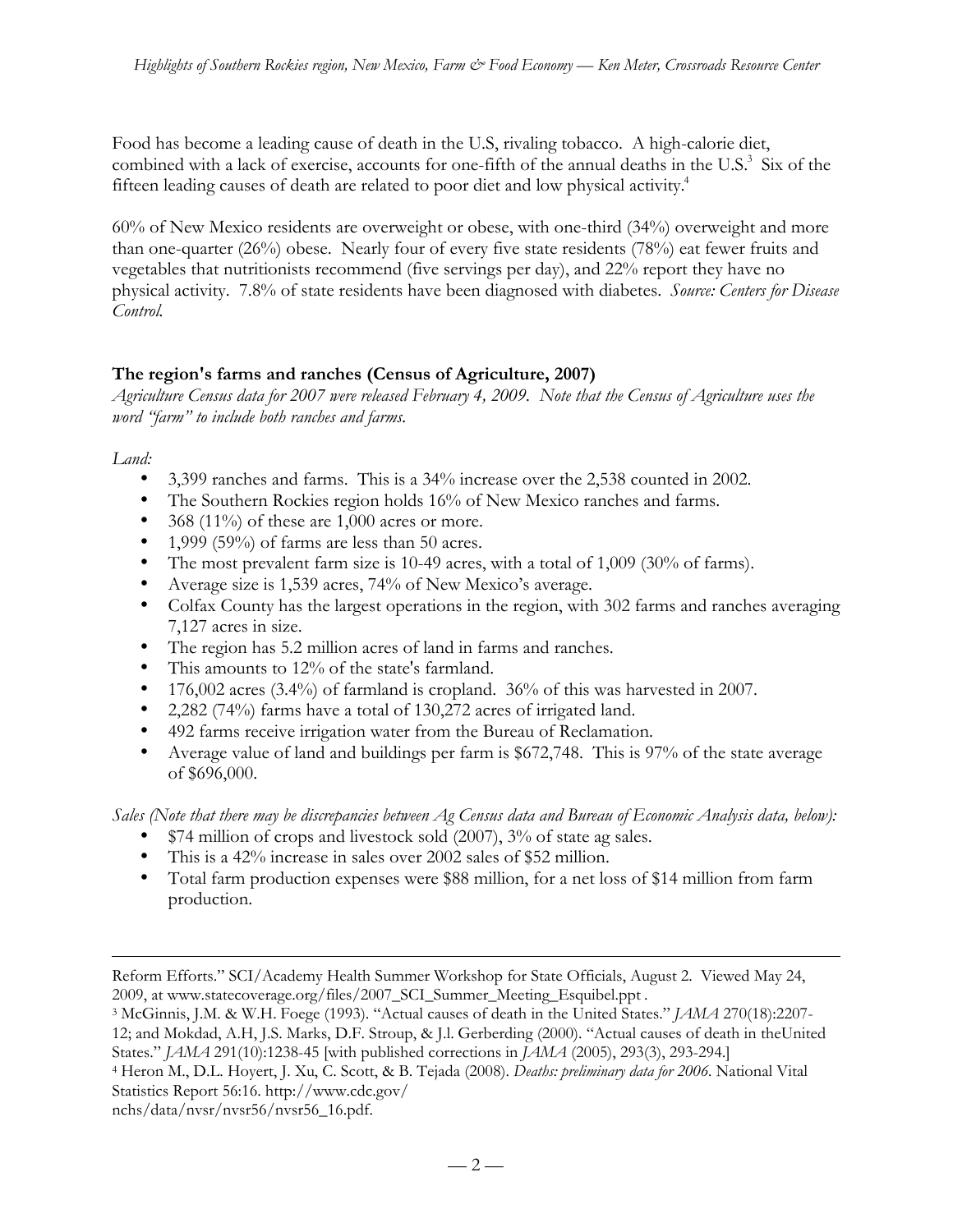Farm production costs in 2007 were 56% higher than in 2002, when expenses totaled \$56 million.

Costs for purchasing labor were the largest production expense, at \$14.5 million. The second largest expense item was livestock purchases, totaling \$14.3 million. Depreciation was third at \$11.8 million. Feed purchases were next at \$10.5 million. The regions ranchers and farmers also spent \$9.3 million on gasoline, fuels, and oils, \$9.1 million on supplies, repairs, and maintenance, and \$7.4 million paying interest on debt.

\$22 million of crops were sold (30% of sales), an increase of 28% over 2002 sales of \$14.6 million in 2002.

\$52 million of livestock and products were sold (70% of sales), compared with \$37 million of sales in 2002.

2,677 (79%) of the region's farms sold less than \$10,000 of products in 2007. Their aggregate sales of \$5.8 million amounted to 8% of the region's farm product sales. 112 farms and ranches (3%) sold more than \$100,000 of products, an aggregate total of more than \$44 million, at least 60% of region's farm product sales *(data for Rio Arriba,*

*Sandoval, and Taos Counties were not reported to protect confidentiality).*

242 farms received \$840,000 of federal subsidies in 2007. *[Note that Agriculture Census data differ from Bureau of Economic Analysis data; see below.]*

69% (2,329) of the region's ranches and farms reported net losses in 2007, after subsidies are taken into account. This is slightly higher than the New Mexico average of 65%.

**Principal Product sold in 2007** *(\*Note that many sales figures are suppressed to protect confidentiality):*

### **\$ millions**

#### $Cartle$  47\*

*Note: \$30.7 million of these cattle sales were made in Colfax County. Some data appear to have been suppressed to protect confidentiality.*

*Grains, Dry Edible Beans, Oil Crops, and others:*

18 farms in the region sold more than 2,382 bushels of corn, raised on over 52 acres in 2007. 13 of the region's farmers sold 11,909 bushels of wheat, a majority of it spring wheat, on 448 acres.

5 farms raised oats.

56 farms produced 663 hundredweight of dry edible beans on 62 acres.

*Cattle & Dairy:*

1,541 ranches and farms held an inventory of 83,783 cattle and calves.

59,580 cattle were sold for at least \$47 million from 1,123 ranches and farms in 2007. This represents a 30% increase in the number of operations (861) over 2002; total sales were 43% higher than the \$33 million sold in 2002.

22 farms reported an inventory of 50 milk cows.

Milk and dairy sales totaled \$111,000, although no data for Sandoval County were reported. In addition, 1,527 farms produced 118,530 tons of forage on 56,016 acres.

*Other livestock*  $\mathcal{O}^*$  animal products:

54 farms sold 274 hogs and pigs for a total of \$34,000. This is a 38% rise in the number of farms, and a 42% increase in sales, over the past five years.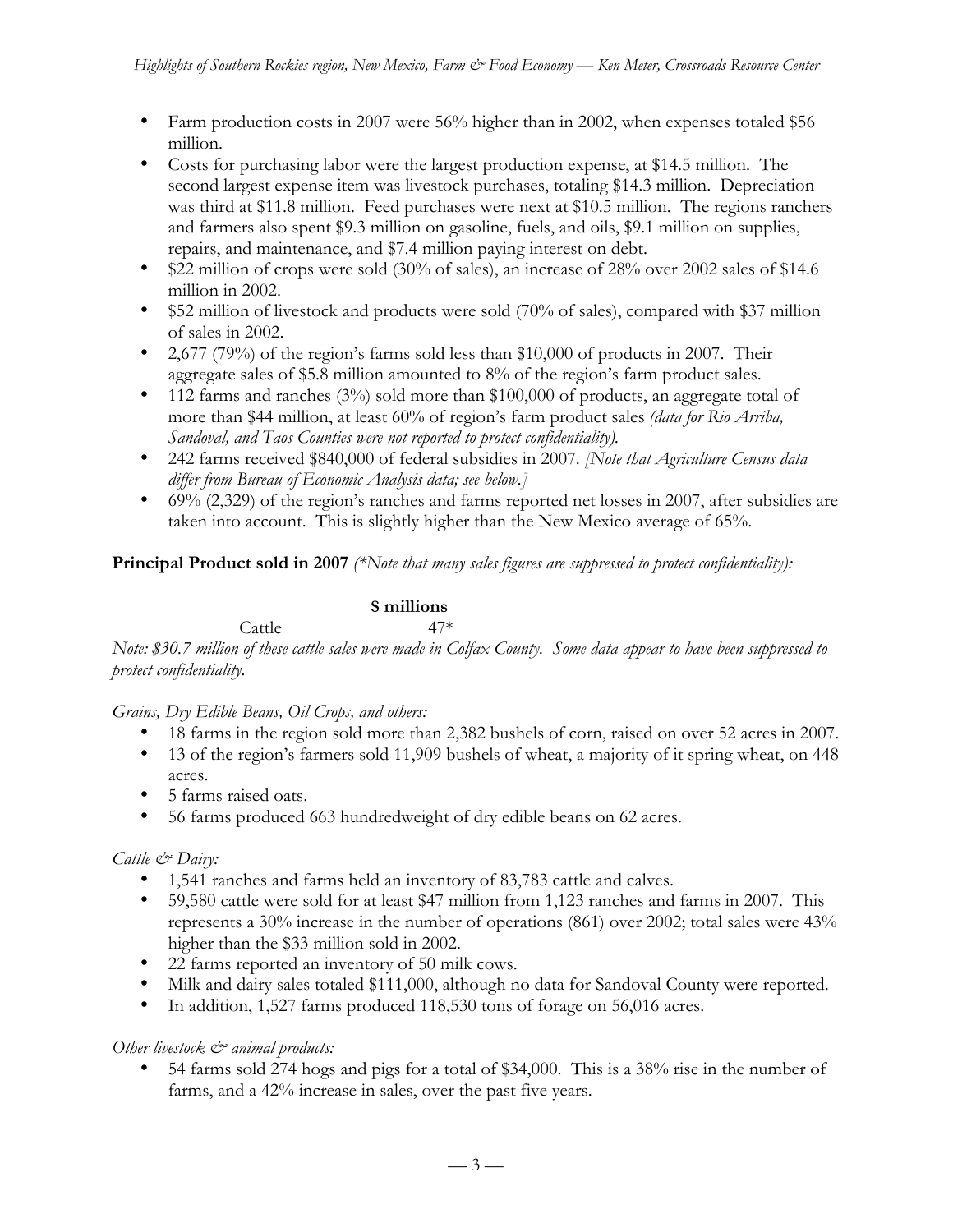59 farms hold an inventory of 208 hogs and pigs. 228 farms sold a total of \$1.2 million of horses. This means an increase of 27% in the number of farms selling horses, and a 26% rise in sales over 2002 levels. 356 farms raise laying hens. Inventory of layers is 8,612. The region has 5 broiler chicken producers. 287 farms sold \$292,000 of poultry and products in 2007. In 2002, 95 farms sold \$114,000 of poultry or poultry products. 305 farms held an inventory of 9,205 sheep, lambs, and goats, selling \$884,000 worth, although *sales totals do not include Taos County, where sales data were suppressed to protect confidentiality*.

*Nursery, Landscape and Ornamental Crops:*

79 farms sold over \$5 million of ornamental and nursery crops, compared to \$2 million sold by 60 of the region's farms in 2002. *Data for ornamental sales do not include figures for Los Alamos County, nor for a major producer, Sandoval County, due to confidentiality.* 6 farms sold Christmas trees.

*Vegetables & Melons (some farmers state that Ag Census data does not fully represent vegetable production):* Vegetable and potato sales totaled more than \$1 million in 2007, but *sales figures from Sandoval and Taos Counties were not reported.* In 2002, region vegetable sales totaled \$1 million, twothirds from Sandoval County.

344 farms produced vegetables; a dramatic increase over 73 vegetable farms in 2002. 36 farms raised potatoes.

## **Detailed list of vegetables harvested in 2007, as recorded by the Agriculture Census:**

*Note: (D) means data suppressed by USDA to protect confidentiality; (Z) means less than half of an acre.*

**Colfax County**

|                          |       | Harvested |
|--------------------------|-------|-----------|
|                          | Farms | acres     |
| (None reported)          |       |           |
| <b>Los Alamos County</b> |       |           |
|                          |       | Harvested |
|                          | Farms | acres     |

*(None reported)*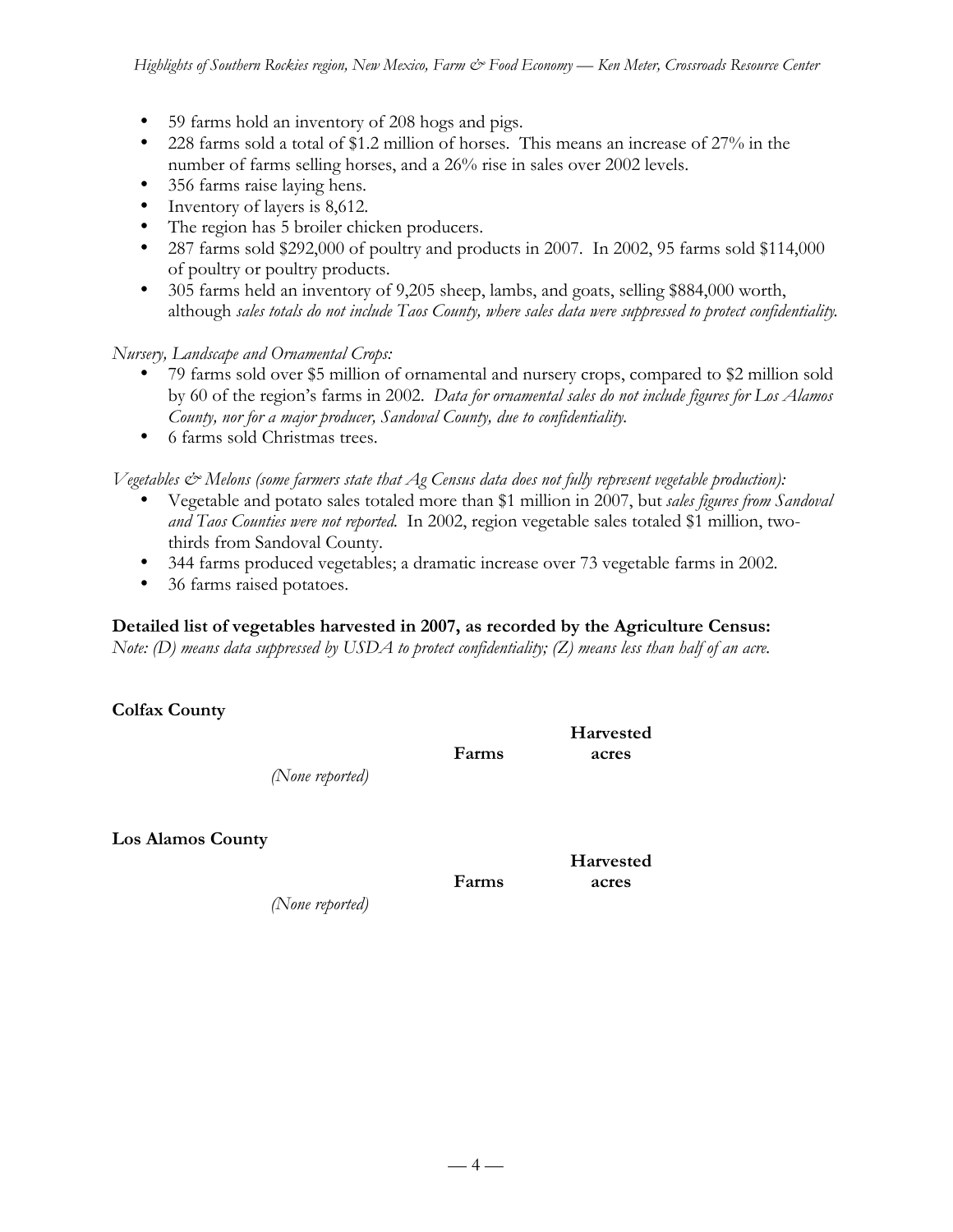# **Rio Arriba County**

|                     |                | Harvested |                |
|---------------------|----------------|-----------|----------------|
|                     | Farms          | acres     |                |
| Asparagus           | 9              |           | 6              |
| Beans, Snap         | 16             | (D)       |                |
| <b>Beets</b>        | 3              |           | $\mathbf{1}$   |
| Broccoli            |                |           |                |
| Cabbage, Head       | $\mathfrak{Z}$ |           | $\overline{c}$ |
| Cantaloupes         | 35             |           | $\overline{7}$ |
| Carrots             | 11             |           | $\overline{2}$ |
| Collards            | $\overline{2}$ | (D)       |                |
| Cucumbers & Pickles | 46             |           | 14             |
| Eggplant            | 3              |           | $\mathbf{1}$   |
| Garlic              | 18             |           | $\overline{4}$ |
| Herbs, Fresh Cut    | 7              |           | $\mathbf{1}$   |
| Honeydew Melons     | $\overline{2}$ | (D)       |                |
| Kale                |                |           |                |
| Lettuce, all        | 6              |           | 2              |
| Lettuce, Leaf       | 6              |           | $\overline{2}$ |
| Okra                | $\mathbf{1}$   | (D)       |                |
| Onions, Dry         | 15             |           | 3              |
| Onions, Green       | $\overline{3}$ | (Z)       |                |
| Peas, Chinese       | $\mathbf{1}$   | (D)       |                |
| Peas, Green         | 6              |           | $\overline{c}$ |
| Peas, Southern      | 23             |           | $\overline{7}$ |
| Peppers, Bell       | 9              |           | 9              |
| Peppers, Chile      | 56             |           | 56             |
| Potatoes            | 22             |           | 12             |
| Pumpkins            | $\overline{4}$ |           | $\mathbf{1}$   |
| Radishes            | $\overline{7}$ |           | $\mathbf{1}$   |
| Spinach             |                |           |                |
| Squash, all         | 25             |           | 7              |
| Squash, Summer      | 25             |           | 6              |
| Squash, Winter      | 7              |           | $\mathbf{1}$   |
| Sweet Corn          | 83             |           | 121            |
| Tomatoes in open    | 65             |           | 26             |
| Turnips             | $\mathbf{1}$   | (D)       |                |
| Vegetables, other   | 19             |           | 22             |
| Watermelons         | 10             |           | $\mathbf{1}$   |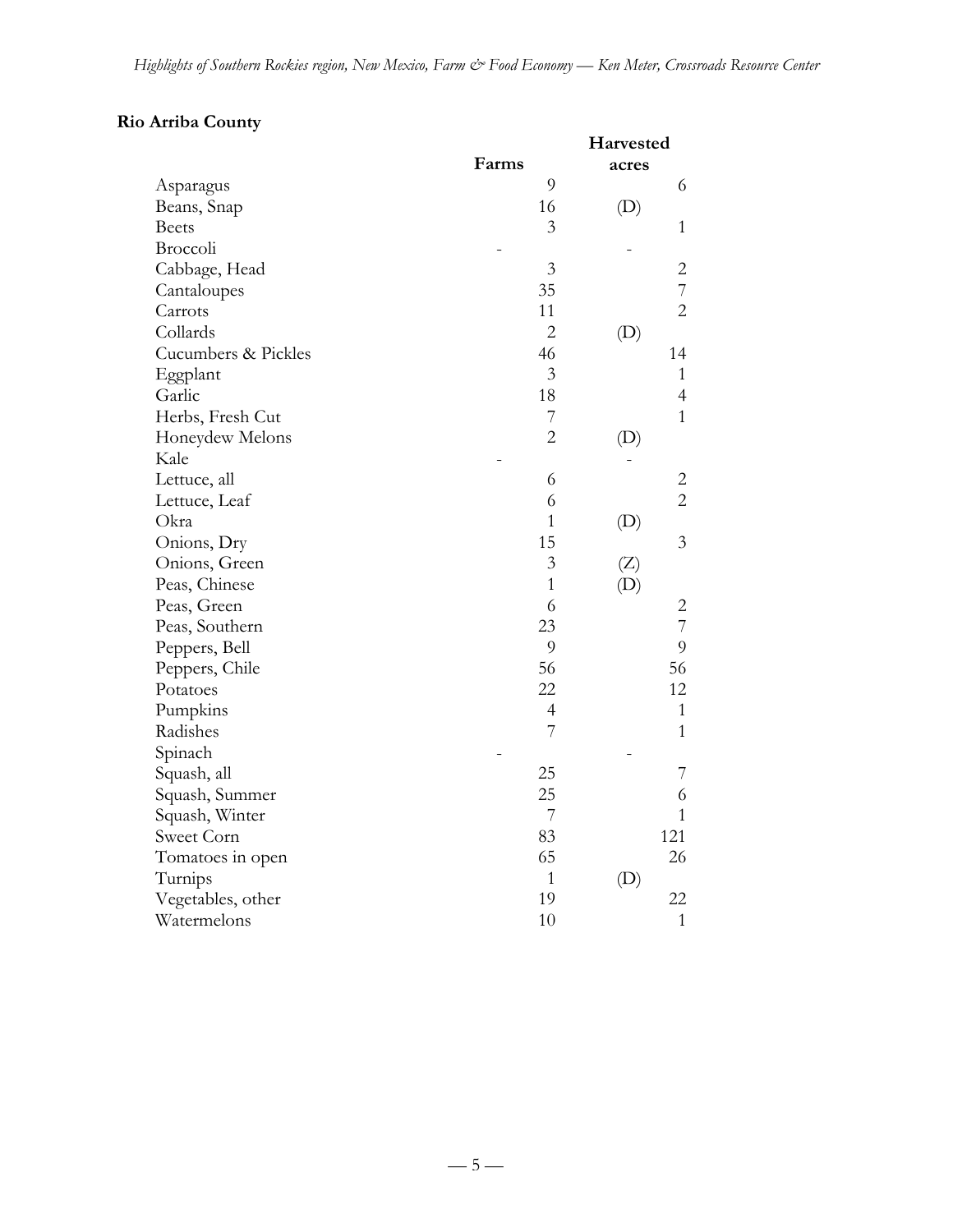# **Sandoval County**

|                       |                | Harvested                  |
|-----------------------|----------------|----------------------------|
|                       | Farms          | acres                      |
| Asparagus             | 3              | (D)                        |
| Beans, Green Lima     | 3              | 2                          |
| Beans, Snap           | 11             | $\overline{2}$             |
| <b>Beets</b>          | 7              | (D)                        |
| Broccoli              | 5              | 1                          |
| Cabbage, Chinese      | $\overline{c}$ | (D)                        |
| Cabbage, Head         | $\overline{c}$ | (D)                        |
| Cantaloupes           | 8              | 5                          |
| Carrots               | 7              | $\mathbf{1}$               |
| Celery                |                |                            |
| Collards              | $\overline{2}$ | (D)                        |
| Cucumbers & Pickles   | 19             | 4                          |
| Eggplant              | $\overline{c}$ | (D)                        |
| Garlic                | $\overline{3}$ | (Z)                        |
| Herbs, Fresh Cut      | $\overline{2}$ | (D)                        |
| Kale                  |                |                            |
| Lettuce, all          | $\mathbf{1}$   | (D)                        |
| Lettuce, Head         |                |                            |
| Lettuce, Leaf         | $\mathbf{1}$   | $\left( \mathrm{D}\right)$ |
| <b>Mustard Greens</b> |                |                            |
| Okra                  | 6              | 3                          |
| Onions, Dry           | 3              | (D)                        |
| Onions, Green         |                |                            |
| Parsley               |                |                            |
| Peas, Green           |                |                            |
| Peas, Southern        | 5              | (D)                        |
| Peppers, Bell         | $\overline{2}$ | (D)                        |
| Peppers, Chile        | 19             | 158                        |
| Potatoes              | 8              | $\mathbf{1}$               |
| Pumpkins              | $\mathbf{1}$   | (D)                        |
| Spinach               |                |                            |
| Squash, all           | 15             | 9                          |
| Squash, Summer        | 15             | 9                          |
| Sweet Corn            | 31             | 145                        |
| Tomatoes in open      | 31             | 40                         |
| Turnips               | 6              | 3                          |
| Vegetables, other     | 7              | 8                          |
| Watermelons           | 19             | 11                         |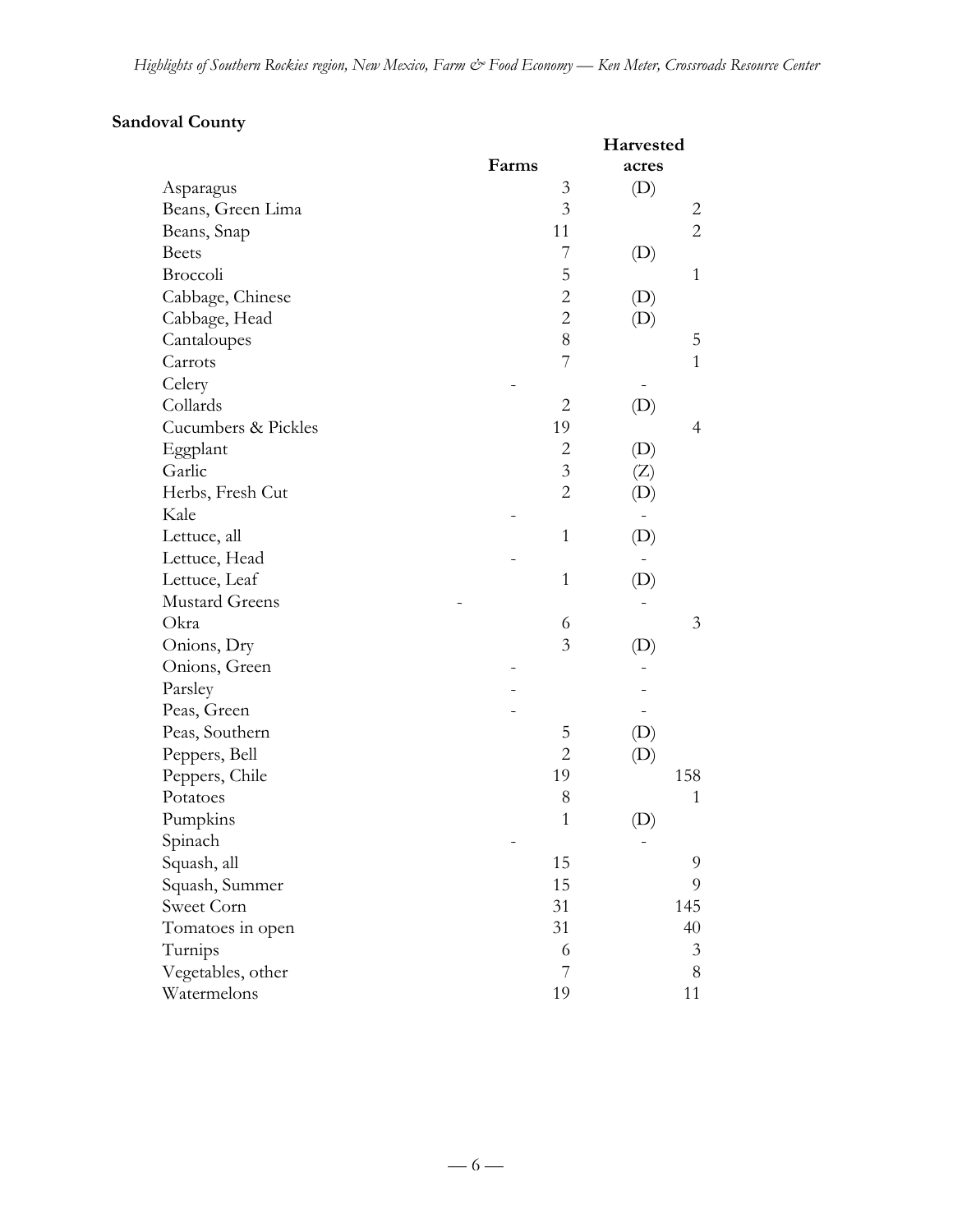# **Santa Fe County**

|                     | Farms          | <b>Harvested acres</b> |
|---------------------|----------------|------------------------|
| Beans, Snap         | 5              | (D)                    |
| <b>Beets</b>        | $\overline{2}$ | (D)                    |
| Broccoli            |                |                        |
| Cabbage, Chinese    | $\overline{c}$ | (D)                    |
| Cabbage, Head       | 6              | 4                      |
| Cantaloupes         | $\mathbf{1}$   | (D)                    |
| Carrots             | 11             | $\overline{c}$         |
| Celery              |                |                        |
| Cucumbers & Pickles | 17             | 3                      |
| Eggplant            | 5              | $\mathbf{1}$           |
| Garlic              | $\overline{4}$ | (Z)                    |
| Herbs, Fresh Cut    | $\overline{4}$ | 6                      |
| Lettuce, all        |                |                        |
| Lettuce, Leaf       |                |                        |
| Onions, Dry         | 10             | 5                      |
| Onions, Green       | $\overline{c}$ | (D)                    |
| Peas, Green         | 5              | $\mathbf{1}$           |
| Peas, Southern      | 8              | $\mathfrak{Z}$         |
| Peppers, Bell       | 5              | $\overline{3}$         |
| Peppers, Chile      | 21             | 28                     |
| Potatoes            | 6              | $\mathbf{1}$           |
| Pumpkins            | 13             | 10                     |
| Radishes            | 5              | $\mathbf{1}$           |
| Spinach             | $\overline{2}$ | (D)                    |
| Squash, all         | 17             | 4                      |
| Squash, Summer      | 11             | $\overline{c}$         |
| Squash, Winter      | 6              | $\overline{2}$         |
| Sweet Corn          | 27             | 40                     |
| Tomatoes in open    | 29             | (D)                    |
| Vegetables, other   | 9              | 3                      |
| Watermelons         | 8              | $\overline{3}$         |

# **Taos County**

|                     | Farms |    | Harvested<br>acres          |               |
|---------------------|-------|----|-----------------------------|---------------|
| Beans, Snap         |       | 5  |                             |               |
| <b>Beets</b>        |       | 3  | $\mathcal{L}_{\mathcal{L}}$ |               |
| Cabbage, Head       |       | 5  |                             | 3             |
| Carrots             |       | 5  |                             | 2             |
| Collards            |       |    |                             |               |
| Cucumbers & Pickles |       | 11 |                             | 3             |
| Garlic              |       | 6  |                             | $\mathcal{L}$ |
| Herbs, Fresh Cut    |       |    |                             |               |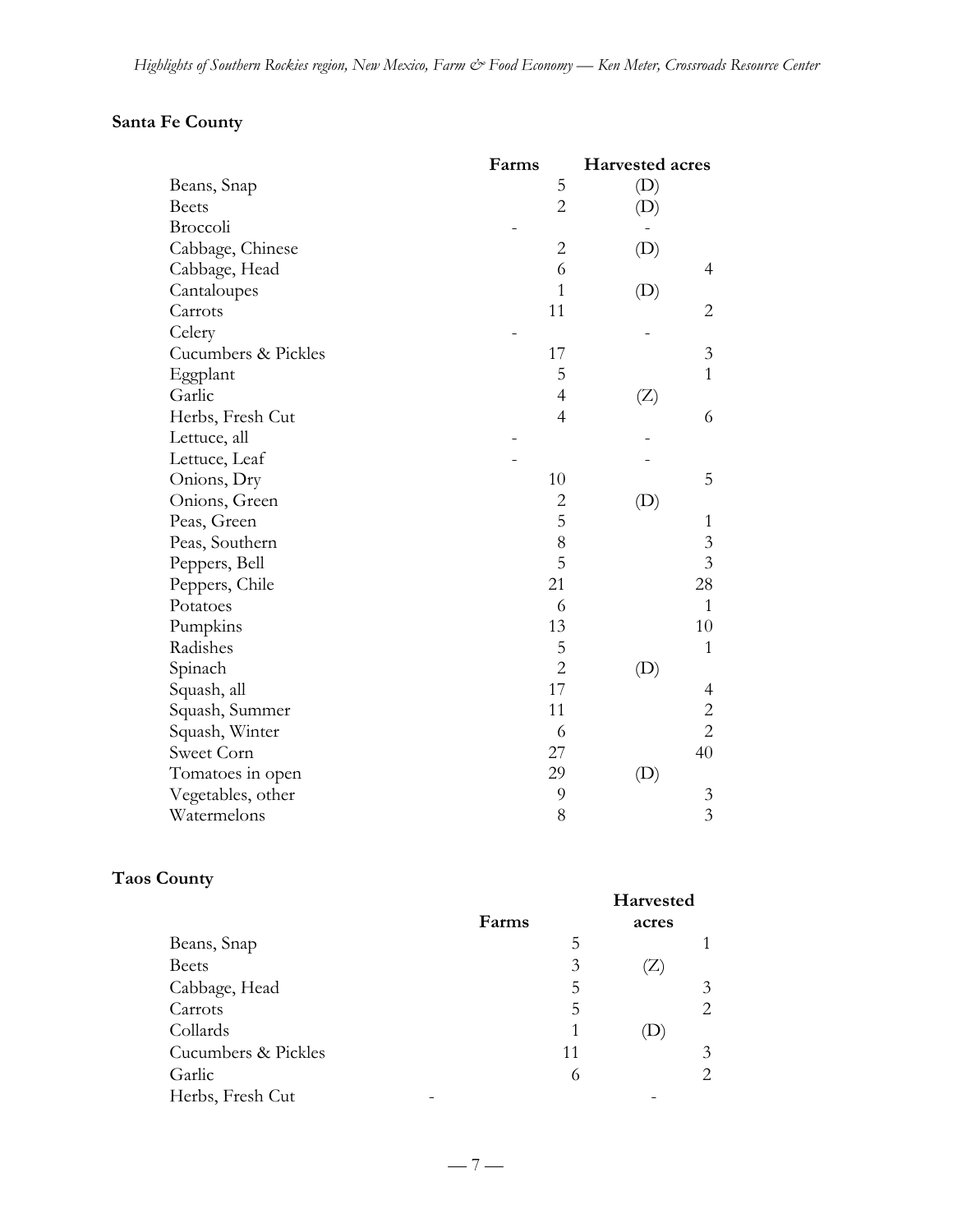| 4  | $\left( \mathrm{D}\right)$ |                   |
|----|----------------------------|-------------------|
| 3  |                            | 2                 |
|    |                            |                   |
| 1  | $\left( \mathrm{D}\right)$ |                   |
| 3  | $\left( \mathrm{D}\right)$ |                   |
| 2  | $\left( \mathrm{D}\right)$ |                   |
| 1  | $\left( \mathrm{D}\right)$ |                   |
| 1  |                            |                   |
| 1  |                            |                   |
| 9  |                            | 4                 |
| 2  | $\left( \mathrm{D}\right)$ |                   |
| 3  | (Z)                        |                   |
| 10 |                            | 5                 |
| 4  |                            | 2                 |
| 3  |                            | $\overline{2}$    |
| 3  | (D)                        |                   |
| 1  | (D)                        |                   |
| 29 |                            | 37                |
| 9  |                            | 10                |
| 2  |                            |                   |
|    |                            | 10                |
|    |                            | (D)<br>(D)<br>(D) |

*Fruits (some farmers state that Ag Census data does not fully represent fruit production):*

The region has 486 fruit farms with at least 1,324 acres of orchards, compared to 206 fruit farms in 2002.

383 of these farms sold over \$1.5 million of fruit and nuts, more than 2002 sales of \$1.1 million. The Southern Rockies region makes 1% of New Mexico's fruit sales. *Sales data from Sandoval and Taos counties were not reported to protect confidentiality, and are not included in these totals.*

### **Detailed list of fruit & nut acreage in 2007, as recorded by the Agriculture Census:**

*Note: (D) means data suppressed by USDA to protect confidentiality; (Z) means less than half of an acre.*

| <b>Colfax County</b>                        | Farms | Acres |
|---------------------------------------------|-------|-------|
| Apples                                      | 3     | (D)   |
| <b>Los Alamos County</b><br>(None recorded) | Farms | Acres |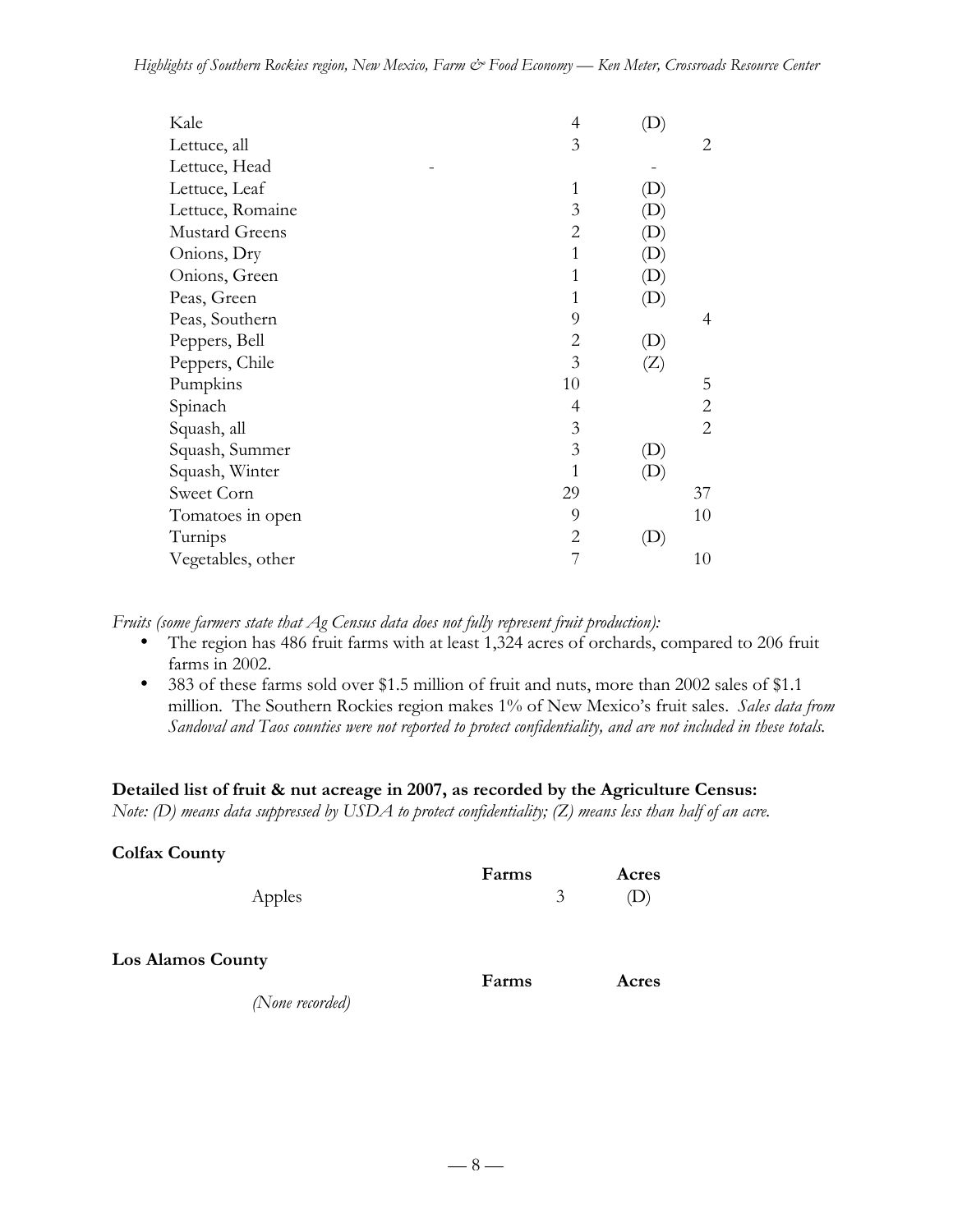# **Rio Arriba County**

| Farms | Acres |
|-------|-------|
| 252   | 629   |
| 18    | 6     |
| 42    | 30    |
| 6     | 3     |
| 43    | 52    |
| 3     |       |
|       | 3     |
| 92    | 73    |
| 40    | 16    |
| 3     | 1     |
| 26    | 21    |
|       |       |

# **Sandoval County**

|                 | Farms | Acres                      |
|-----------------|-------|----------------------------|
| Apples          | 34    | 140                        |
| Apricots        | 10    | $\left( \mathrm{D}\right)$ |
| Cherries, Sweet | 4     | $\left( \mathrm{D}\right)$ |
| Cherries, Tart  | 2     | $\left( \mathrm{D}\right)$ |
| Grapes          | 21    | 85                         |
| Nectarines      | 2     |                            |
| Other noncitrus | 11    | 2                          |
| Peaches, all    | 13    | 6                          |
| Pears, all      | 9     | 5.                         |
| Plums & Prunes  | 8     | 4                          |

# **Santa Fe County**

|                 | Farms | Acres                      |
|-----------------|-------|----------------------------|
| Apples          | 81    | 123                        |
| Apricots        | 8     | 4                          |
| Cherries, Sweet | 3     | $\left( \mathrm{L}\right)$ |
| Cherries, Tart  | 2     | $\left( \mathrm{L}\right)$ |
| Grapes          | 13    | 23                         |
| Noncitrus, all  | 92    | 185                        |
| Other noncitrus | 5     | 6                          |
| Peaches, all    | 28    | 12                         |
| Pears, all      | 21    | 15                         |
| Plums & Prunes  | 11    | 2                          |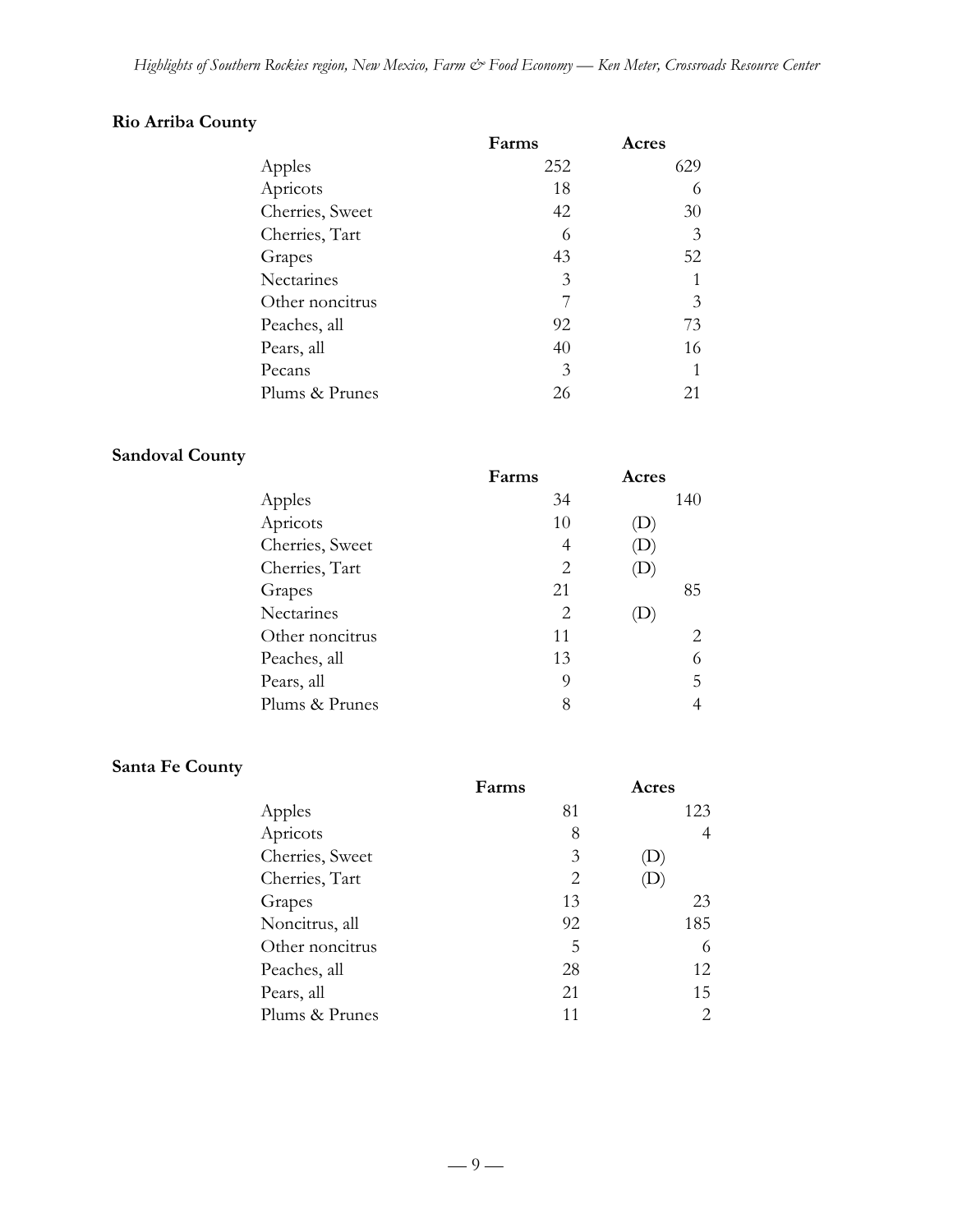# **Taos County**

|                 | Farms | Acres                      |                             |
|-----------------|-------|----------------------------|-----------------------------|
| Apples          | 35    |                            | 43                          |
| Apricots        | 2     |                            |                             |
| Cherries, Sweet | 1     | $\left( \mathrm{L}\right)$ |                             |
| Cherries, Tart  | 1     | $\mathbf{D}$               |                             |
| Peaches, all    | 4     |                            | $\mathcal{D}_{\mathcal{L}}$ |
| Pears, all      | 5     |                            |                             |
| Pecans          | 2     | $\mathbf D$                |                             |
| Plums & Prunes  |       |                            |                             |

**Detailed list of berry acreage in 2007, as recorded by the Agriculture Census** *(if a given county in the region is not listed as producing berries, the county is not named below):*

*Note: (D) means data suppressed by USDA to protect confidentiality; (Z) means less than half of an acre.*

### **Rio Arriba County**

| Farms | Acres |
|-------|-------|
| 3     |       |
|       |       |
|       |       |
| 13    | 3     |
|       |       |
|       |       |

#### **Sandoval County**

|              | Farms | Acres |
|--------------|-------|-------|
| Blackberries |       | (D)   |
| Raspberries  |       | (1)   |
| Strawberries |       |       |

#### **Santa Fe County**

|                   | Farms | Acres        |
|-------------------|-------|--------------|
| Blueberries, tame |       | . I J '      |
| Other berries     |       | $\mathbf{D}$ |
| Raspberries       |       |              |

| <b>Taos County</b> |             | Farms | Acres |  |
|--------------------|-------------|-------|-------|--|
|                    | Raspberries |       |       |  |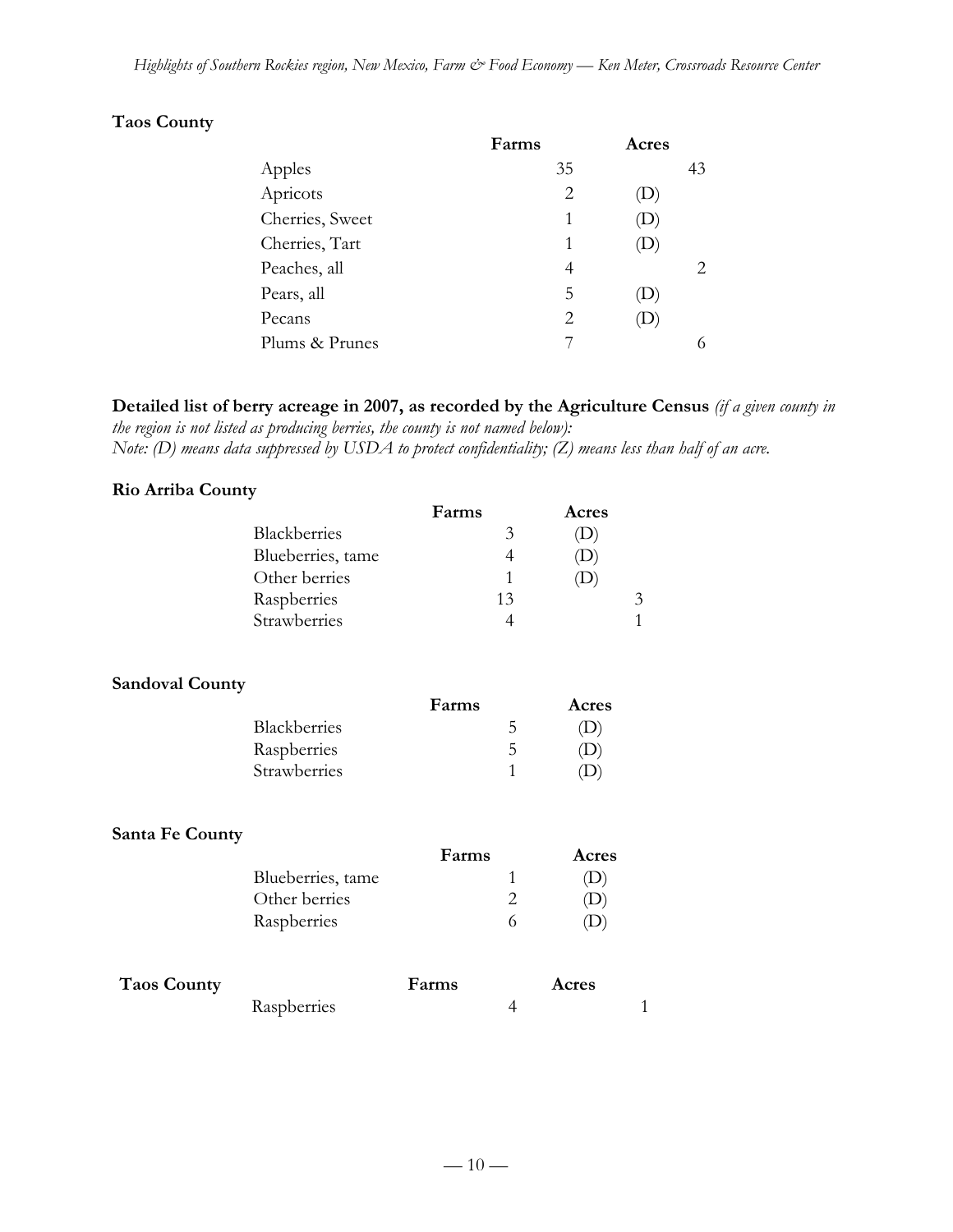*Direct*  $\mathcal{Q}$  organic sales:

409 ranches and farms sold \$2.2 million of food directly to consumers. This is a 67% increase in the number of farms selling direct (245 in 2002), and a 36% increase in direct sales, over \$1.6 million in 2002. Direct sales account for 3% of the region's farm sales, seven times the national average of 0.4%.

The region's farmers make up 27% of the New Mexico farms selling direct, and account for 20% of the state's direct sales (\$11.1 million of direct sales in New Mexico in 2007, and \$6.5 million in 2002).

The New Mexico Organic Commodity Commission reports 54 certified organic farms (33% of the state's) in the region, operating 2,167 certified organic acres (2% of New Mexico's). According to the U.S. Census of Agriculture, 122 farms in the region sold \$1.1 million of organic foods from 1,973 acres.

This is 45% of New Mexico's farms (321) reported by the Census as selling organic, and 10% of state sales (\$11 million).

Local lists of Community Supported Agriculture (CSA) farms list 11 CSA farms in the region; one in Rio Arriba County, and five each in Santa Fe and Taos Counties. According to the U.S. Census of Agriculture, 55 farms market through Community

Supported Agriculture (CSA). This is 34% of New Mexico's CSA farms. *[Note: some analysts consider Agriculture Census counts of CSA farms to overstate actual numbers.]*

239 farms produce added-value products on the farm (28% of New Mesico's).

*Conservation practices:*

697 farms use rotational management or intensive grazing (22% of New Mesico's).

463 farms use conservation practices (21% of New Mesico's).

93 farms generate some electricity on the farm (17% of New Mesico's).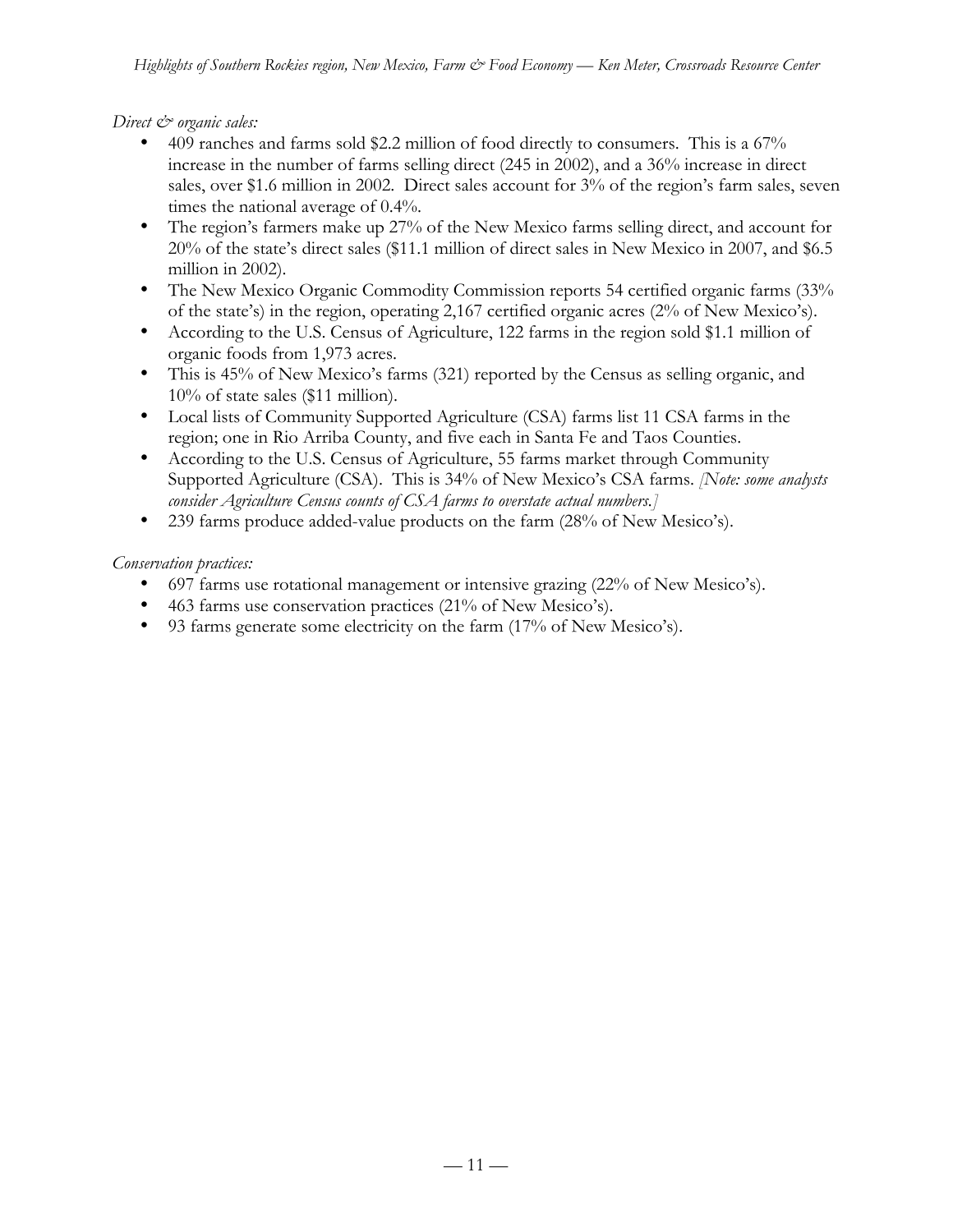### **State of New Mexico Highlights (Agriculture Census 2007)**

New Mexico has 20,930 farms, 38% more than the 15,170 farms in 2002.

Nevertheless, the number of acres in farms decreased 4%, to 43 million acres in 2007.

8,904 farm operators are Latino.

6,611 farm operators are Native American.

The state has 24,214 White farm operators.

There are 43 Asian-American, 66 African-American, and 26 Pacific Islander farm operators. New Mexico farmers sold \$2.2 billion of crops and livestock in 2007, up 28% from \$1.7 billion in sales five years before.

This includes \$1.6 billion of livestock, and \$553 million in crops.

The Agriculture Census lists production expenses as \$1.9 billion for all state farms.

Government payments to farmers decreased 14%, to \$43 million in 2007 from \$50 million in 2002.

The most prevalent farm size is 1-9 acres, with 6,400 farms.

The next most prevalent size is 10-49 acres, with 4,300 farms.

3,600 farms are more than 1,000 acres.

New Mexico ranks  $9<sup>th</sup>$  in the U.S. for dairy sales, with \$1 billion. This is also the most important farm commodity sold in the state, in terms of sales.

Second most important product in New Mexico is cattle, with \$576 million in sales.

The state's farms held an inventory of 1.5 million cattle, down from 1.7 million in 1997.

The most important single crop raised is forage, with \$139 million sold from 366,000 acres. 302,000 acres are devoted to wheat production.

New Mexico farms sell \$105 million of fruits and nuts, and \$89 million of vegetables.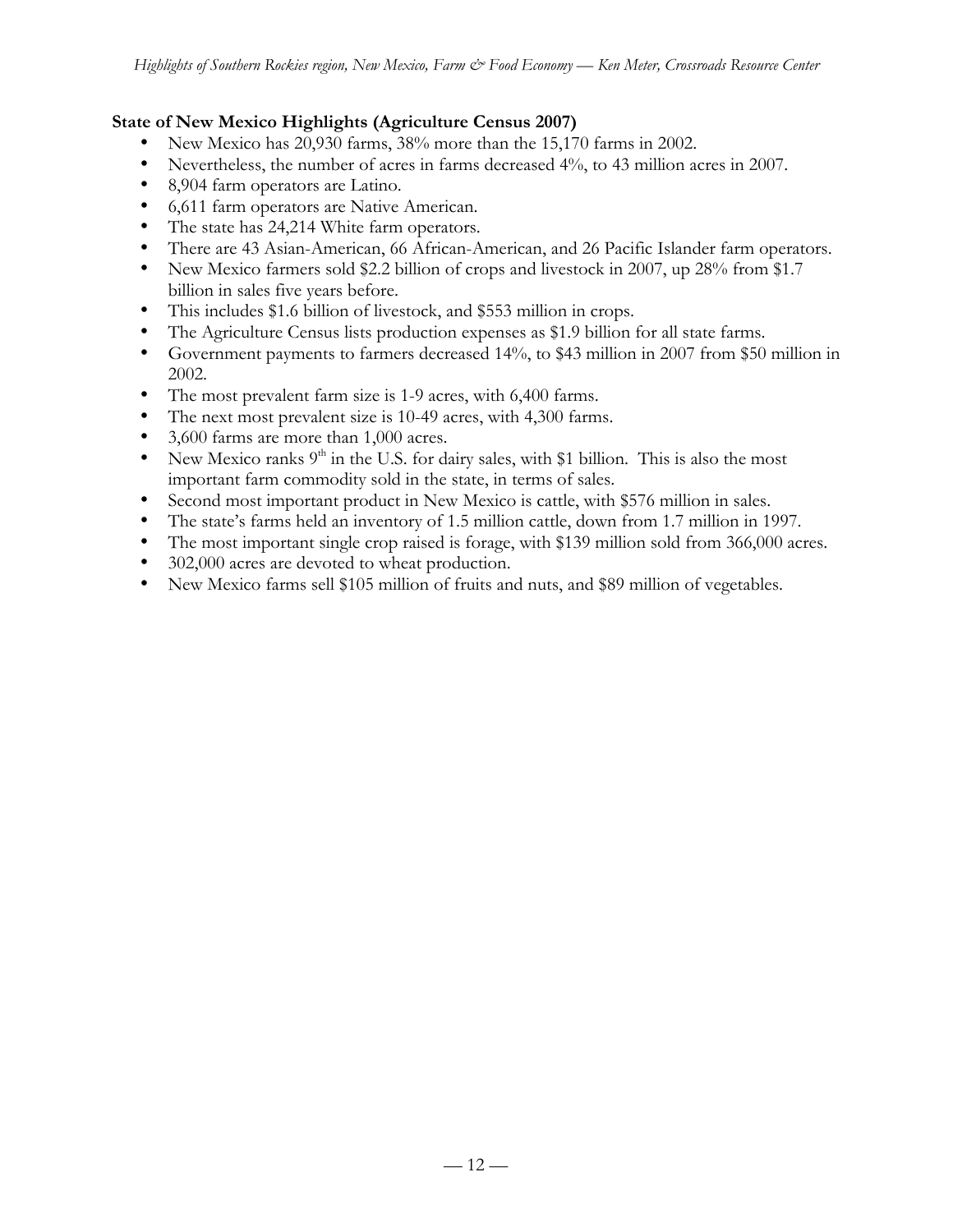## **New Mexico's top 25 farm products in 2007 (Economic Research Service)**

*Note that these ERS data do not always agree with results from the farm census, above. See also chart on next page*

| 1  | Dairy products     | 1,353.8 |
|----|--------------------|---------|
| 2  | Cattle and calves  | 951.8   |
| 3  | Hay                | 195.4   |
| 4  | Pecans             | 96.2    |
| 5  | Onions             | 63.4    |
| 6  | Greenhouse/nursery | 62.4    |
| 7  | Wheat              | 38.5    |
| 8  | Cotton             | 35.0    |
| 9  | Peppers, chile     | 32.9    |
| 10 | Corn               | 23.9    |
| 11 | Potatoes           | 14.3    |
| 12 | Sorghum grain      | 9.9     |
| 13 | Peanuts            | 7.0     |
| 14 | Dry beans          | 6.1     |
| 15 | Sheep and lambs    | 5.4     |
| 16 | Wool               | 1.3     |
| 17 | Apples             | 1.0     |
| 18 | Honey              | 0.5     |
| 19 | Hogs               | 0.2     |
| 20 | Mohair             | $0.2\,$ |

*Note: chicken eggs and farm chickens were also listed among New Mexico's top 25 products, but sales figures for these products were not released by ERS.*

Note also that at \$11 million, direct sales from farmers to consumers amount to more than the value of the 12<sup>th</sup> ranking product, sorghum grain.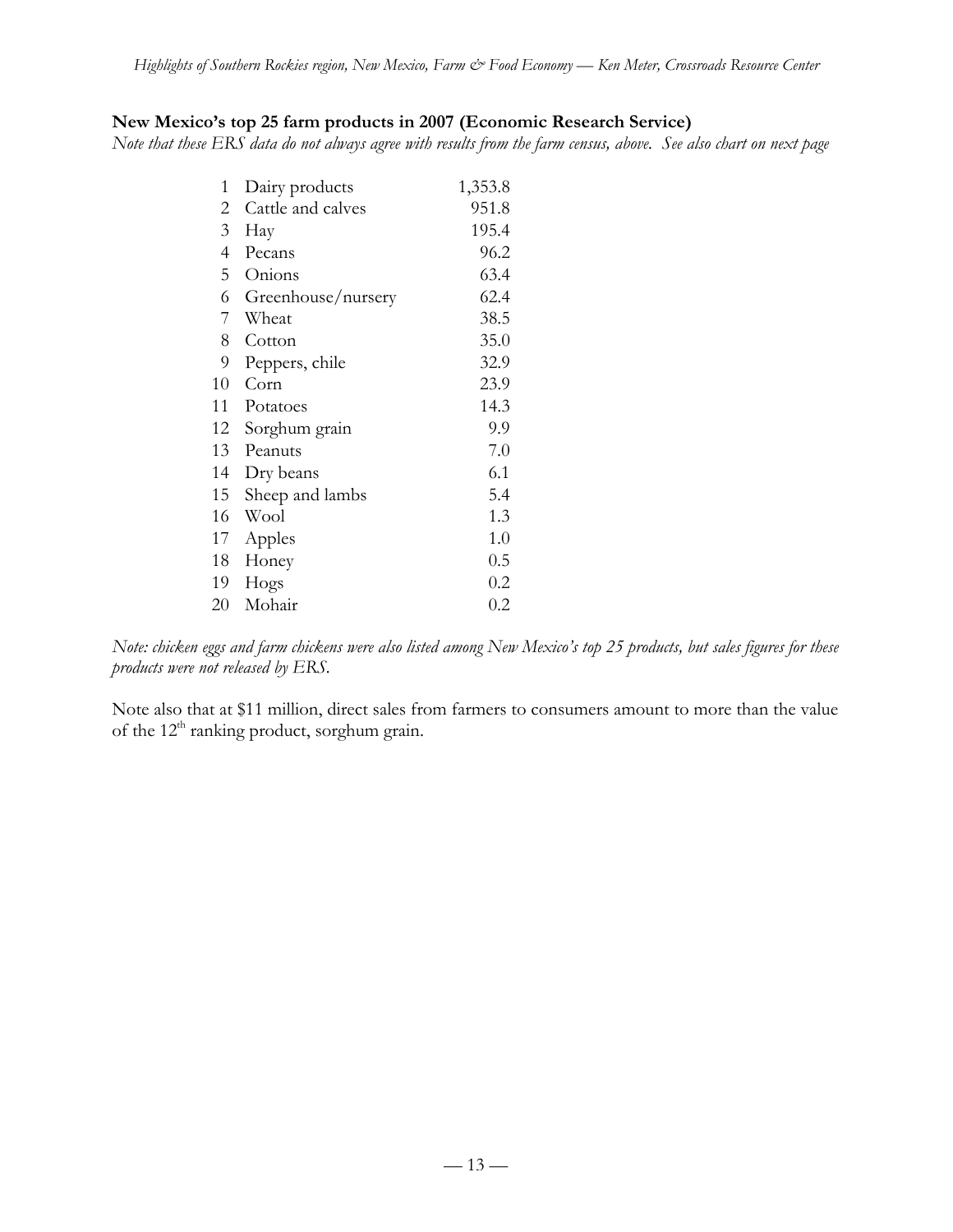**New Mexico's top 25 farm products in 2007 (Economic Research Service)**

*See table on previous page*





*Source: USDA Economic Research Service*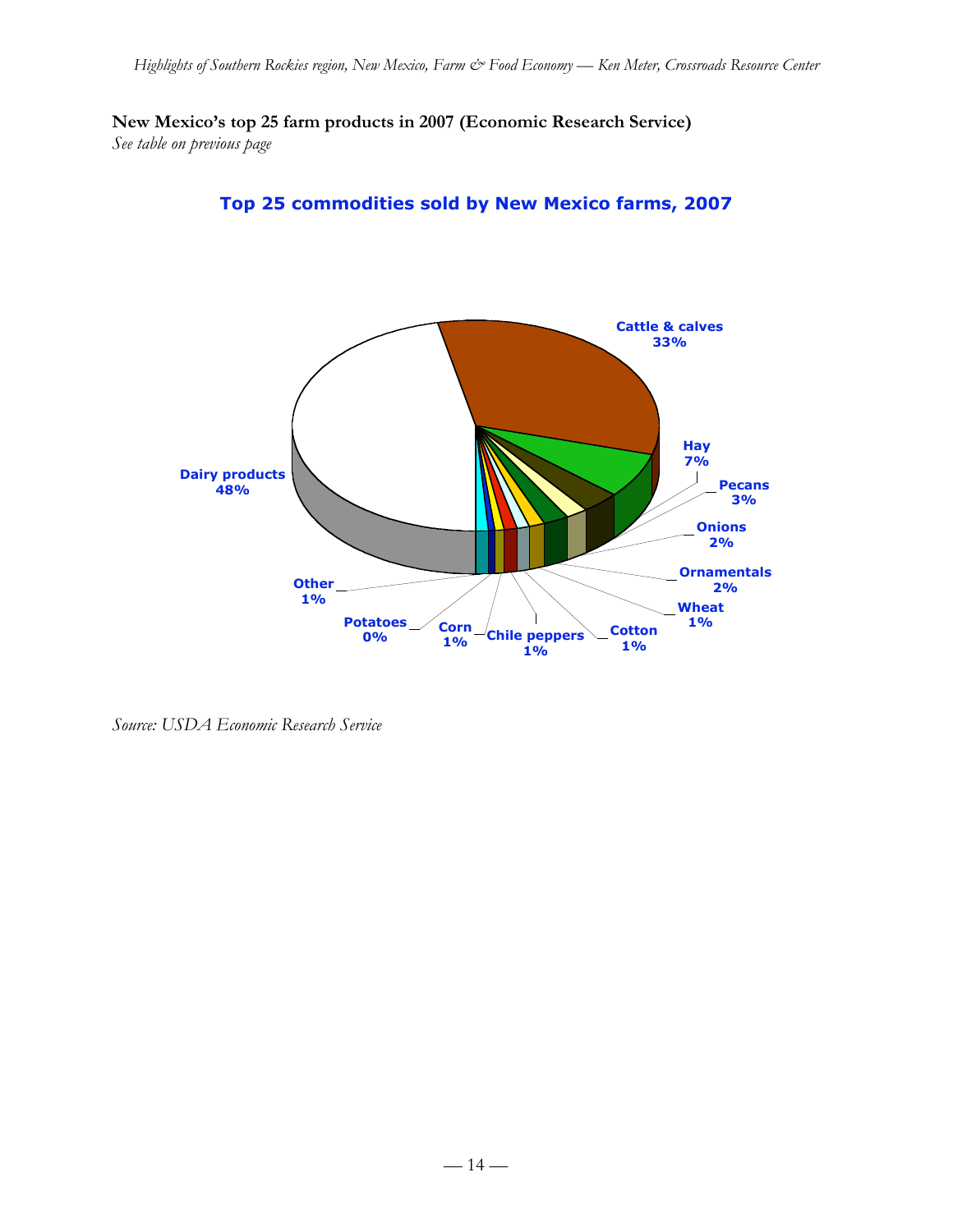**Balance of Cash Receipts and Production Costs (Bureau of Economic Analysis):** *Note: Bureau of Economic Analysis farm income data differ from Agriculture Census data.*



**Farm Production Balance in Southern Rockies & Upper Rio** 

Southern Rockies region farmers sell \$104 million of commodities per year (1982-2007 average), spending \$112 million to raise them, for an average loss of \$8 million each year. The farm sector as a whole has not earned a positive cash flow from raising commodities (though clearly some individual farms have made money) since 1994.

Overall, farm producers have experienced losses of \$201 million since 1982. Moreover, 69% of the region's farms and ranches reported a net loss in 2007 (Agriculture Census), even after subsidies are taken into account.

Southern Rockies region farmers and ranchers earned \$38 million less by selling commodities in 1969 than they earned in 2007 (in 2007 dollars). Sales of livestock and related products fell from a peak of \$182 million in 1978 to \$51 million in 2007, while crop income stayed fairly constant. The most steadily increasing cost of production is feed costs.

Farmers and ranchers earned another \$7 million per year of farm-related income — primarily rental income for land (26-year average for 1982-2007). Federal farm support payments averaged \$3 million per year for the region from 2001 to 2007 (data are incomplete in the BEA sample). These forms of income do not always replace the annual loss from producing crops and livestock. Many farm families rely deeply on off-farm income.

*Source: Bureau of Economic Analysis*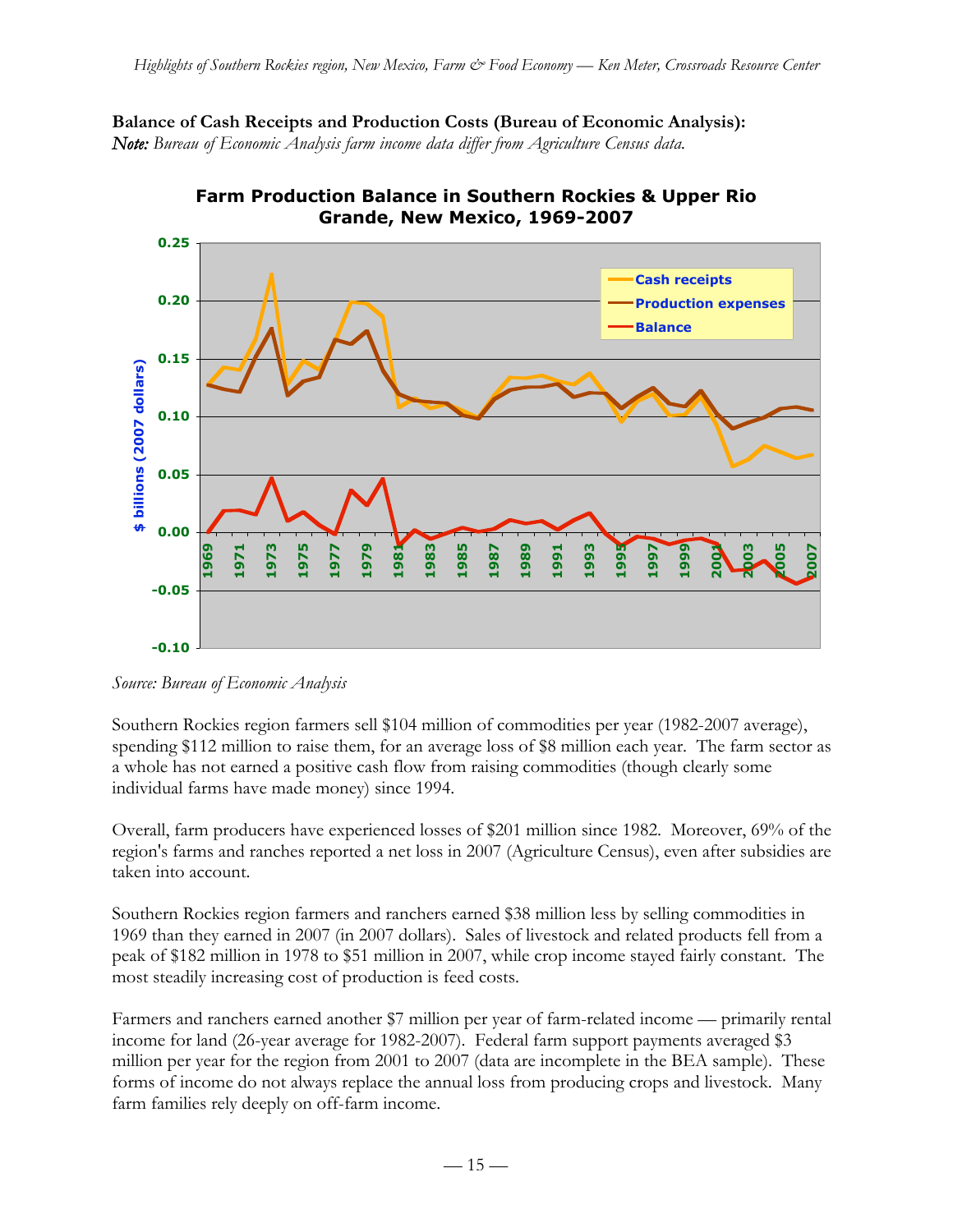

*Source: Bureau of Economic Analysis*

## **Southern Rockies region consumers (2007):**

Southern Rockies region consumers spend \$957 million buying food each year, including \$537 million for home use. Most of this food is produced outside the region. \$2.2 million of food products (3% of farm cash receipts, and 0.2% of local consumer needs) are sold by 409 farmers directly to consumers, but not always to Southern Rockies region consumers, since this includes internet sales. Note that the region holds 27% of the New Mexico farmers who sell direct to consumers.

Estimated change in net assets for all region households was a combined loss of \$503 million in 2007 alone (BLS). This places additional pressure on Southern Rockies region residents as they pay for food.

## **Farm and food economy summary:**

Farmers lose \$8 million each year producing food commodities, spending \$45 million buying inputs from external suppliers, for a total outflow of \$53 million from the region's economy.

Meanwhile, consumers spend more than \$860 million buying food from outside. Thus, total loss to the region is \$540 million of potential wealth *each year*. This loss amounts to more than five times the value of all commodities raised in the region.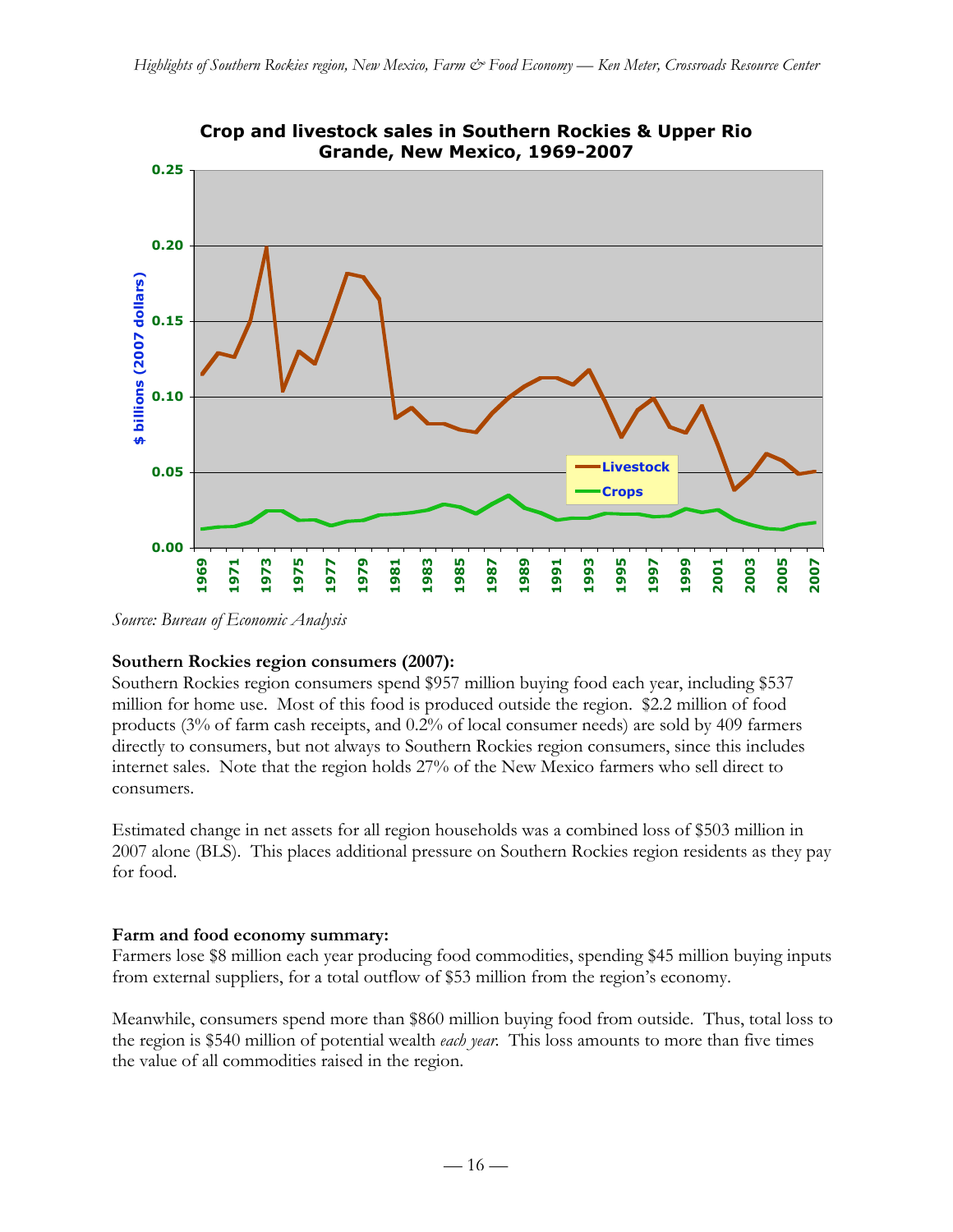### **Southern Rockies region: markets for food eaten at home (2007):**

*Source: Bureau of Labor Statistics*

|                                     | millions |
|-------------------------------------|----------|
| Meats, poultry, fish, and eggs      | \$117    |
| Fruits & vegetables                 | 97       |
| Cereals and bakery products         | 67       |
| Dairy products                      | 59       |
| "Other," incl. sweets, fats, & oils | 196      |

If Southern Rockies region consumers purchased only 15% of the food they need for home use directly from region farmers, this would produce \$80 million of new farm income in the Southern Rockies region — an amount equivalent to 80% of the 2007 farm sales in the region.

### **State of New Mexico: markets for food eaten at home (2007)**

*Source: Bureau of Labor Statistics*

New Mexicans purchase \$5 billion of food per year, \$2.8 billion of this to eat at home. Home purchases break down in the following way:

|                                     | millions |
|-------------------------------------|----------|
| Meats, poultry, fish, and eggs      | \$620    |
| Fruits & vegetables                 | 518      |
| Cereals and bakery products         | 358      |
| Dairy products                      | 315      |
| "Other," incl. sweets, fats, & oils | 1,043    |